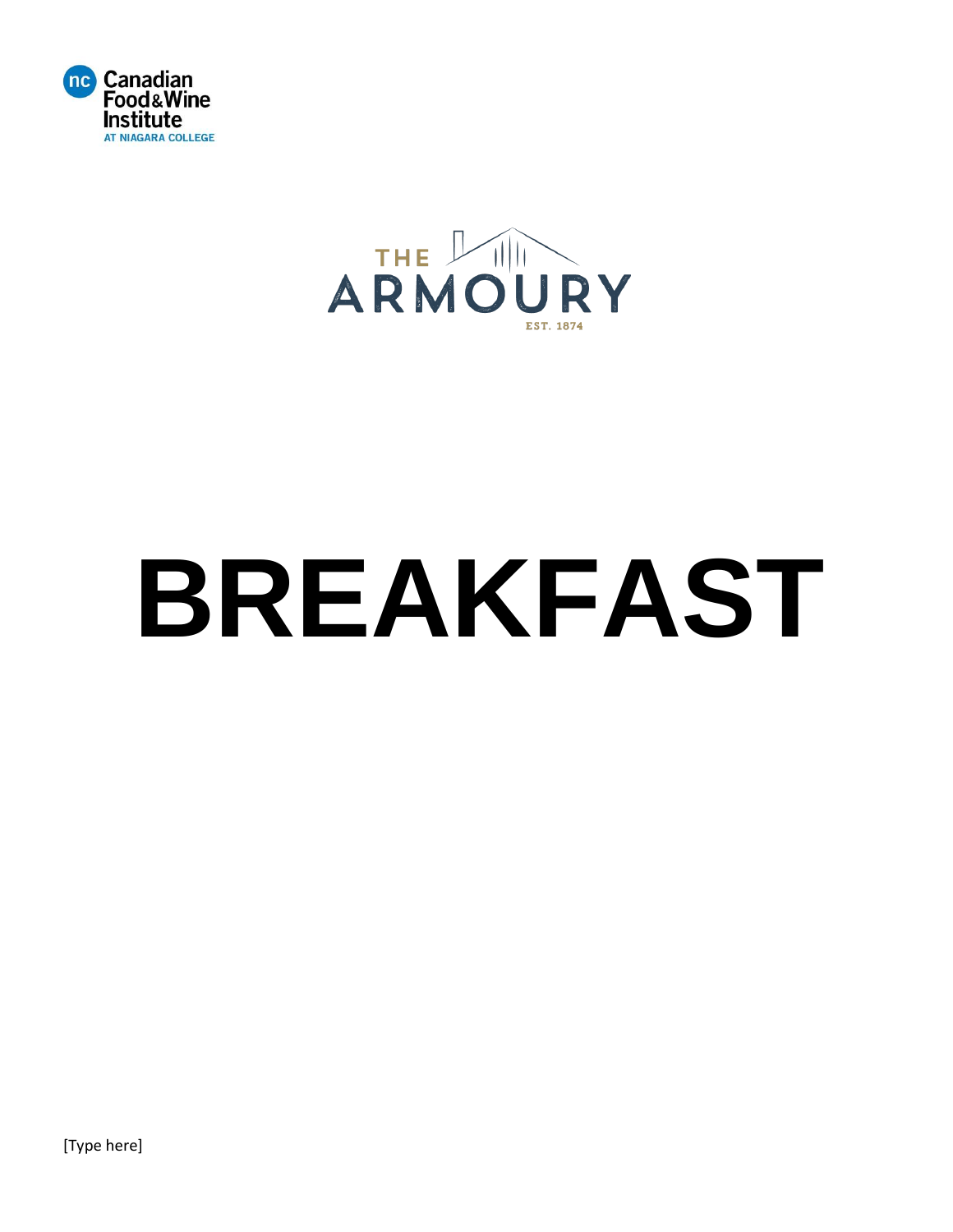

# **Breakfast Buffet**

 *Priced per person*

 *\*Minimum 10 persons*

| <b>CONTINENTAL</b> | House-made butter croissant<br>yogurt<br>fruit salad<br>whipped butter and jam<br>*Includes freshly brewed organic coffee & selection of<br>teas                            | 15. |
|--------------------|-----------------------------------------------------------------------------------------------------------------------------------------------------------------------------|-----|
| <b>BUFFET</b>      | Pancakes<br>Bacon or Sausage<br>Eggs<br>Home fries<br>Fruit salad<br>Whipped butter and blueberry compote<br>*Includes freshly brewed organic coffee & selection of<br>teas | 20. |
| <b>ADD-ONS</b>     | Smoked salmon sandwich Cream cheese, capers, red<br>onion, herbs                                                                                                            | 10. |
|                    | Chia seed pudding Milk, house-made granola, fresh<br>fruit, maple syrup                                                                                                     | 6.  |
|                    | Egg & kale wrap Boiled egg, kale, nutritional yeast,<br>avocado                                                                                                             | 9.  |
|                    | Bacon & cheddar Caramelized onion, aged cheddar,<br>bacon                                                                                                                   | 9.  |
|                    | Avocado toast Tomatoes, cilantro, lime, radish                                                                                                                              | 9.  |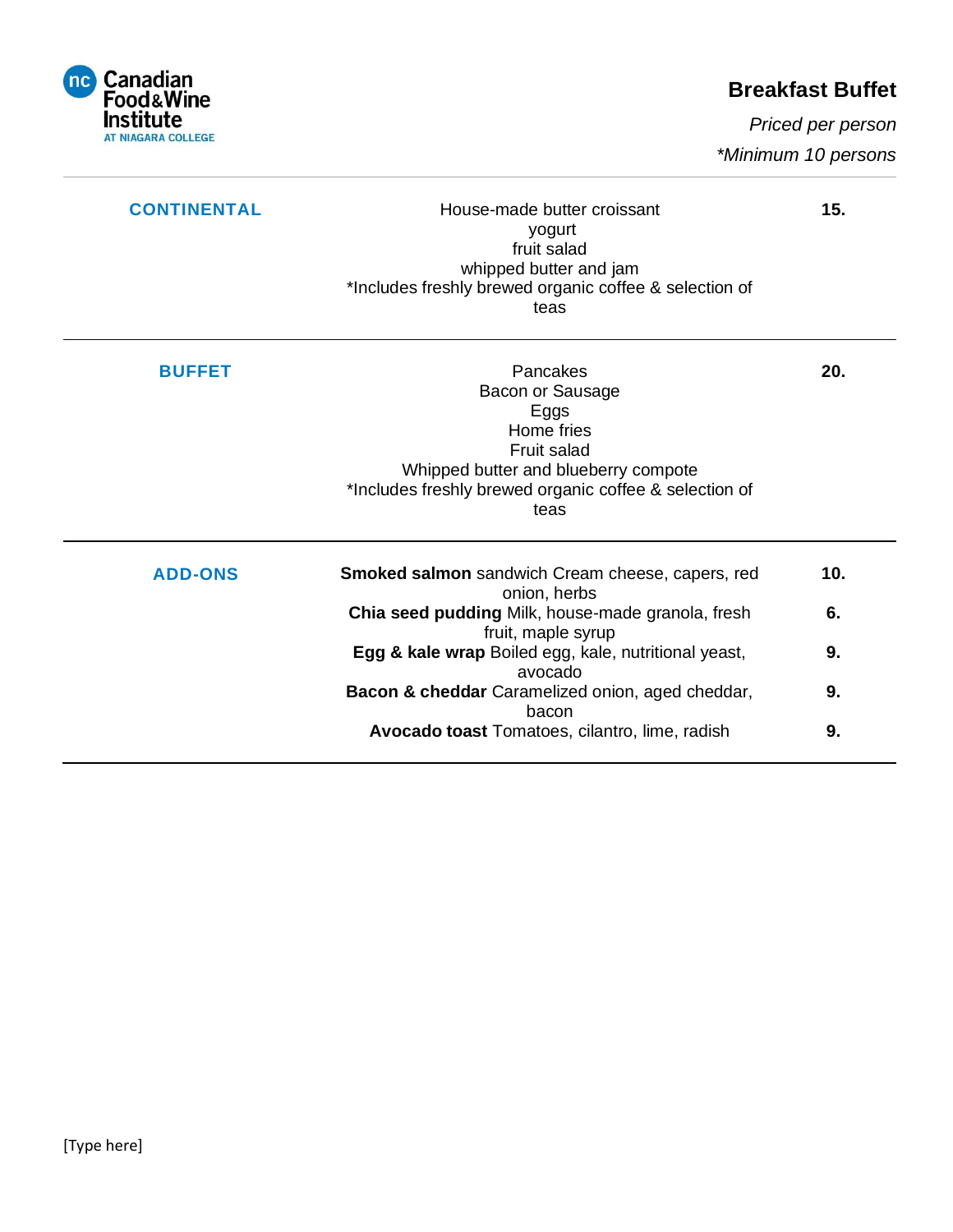# **Bridal/Baby showers**

*Priced per person \*Minimum order of a dozen per selection*



| <b>SMALL BITES</b>       | Caprese skewers bocconcini, basil, cherry tomatoes<br>GF                                                                                     | 3.               |
|--------------------------|----------------------------------------------------------------------------------------------------------------------------------------------|------------------|
|                          | Vegetarian spring rolls cabbage, carrot, onion, sweet<br>and sour sauce DF                                                                   | 3.5              |
|                          | Falafel chickpeas, tahini, cumin, parsley, cucumber GF<br>DF                                                                                 | 3.5              |
|                          | Shrimp tempura kewpie mayo DF                                                                                                                | 4.               |
| <b>SANDWICHES</b>        | Ham & cheese aged cheddar, ham<br>Egg celery, mayo, smoked paprika<br>Smoked salmon cream cheese, dill<br><b>Cucumber</b> Chive cream cheese |                  |
|                          | Platter (serves 10)                                                                                                                          |                  |
|                          | *priced per dozen sandwiches                                                                                                                 |                  |
|                          | Two choices                                                                                                                                  | 120.             |
|                          | <b>Additional choice</b>                                                                                                                     | 15.              |
| <b>GRAZING BOARDS</b>    | Cheese board three types of cheeses, preserves<br>Meat board Four types of meats, condiments<br><b>Olives and pickles</b>                    | 15.<br>15.<br>7. |
|                          | Crudite fresh seasonal vegetables (includes one dip)                                                                                         | 12.              |
|                          | Add a dip                                                                                                                                    | 3.               |
|                          | <b>Hummus DF GF</b><br><b>Labneh GF</b>                                                                                                      |                  |
|                          | Red pepper GF                                                                                                                                |                  |
| <b>HOUSE BAKED GOODS</b> | <b>Madeleines</b>                                                                                                                            | 3.               |
|                          | <b>Lemon squares</b><br><b>Flourless chocolate torte GF</b>                                                                                  | 3.5              |
|                          | <b>Chocolate croissant</b>                                                                                                                   | 3.5<br>3.5       |
|                          | <b>Pear Danish</b>                                                                                                                           | 4.               |
|                          | <b>Cheese cake</b>                                                                                                                           | 3.5              |
|                          | Oreo chocolate chip cookies                                                                                                                  | 3.               |
|                          |                                                                                                                                              |                  |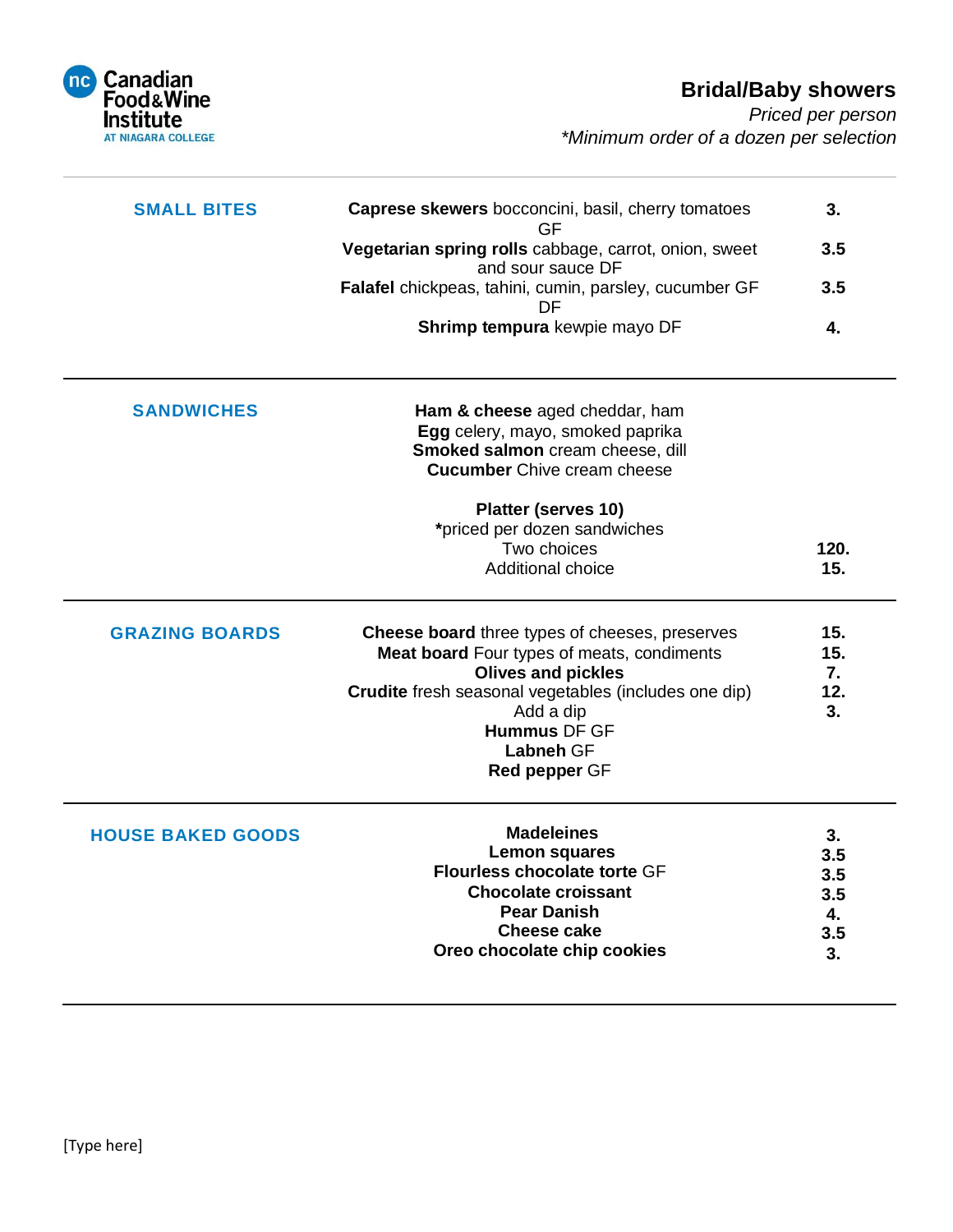



# **LUNCH**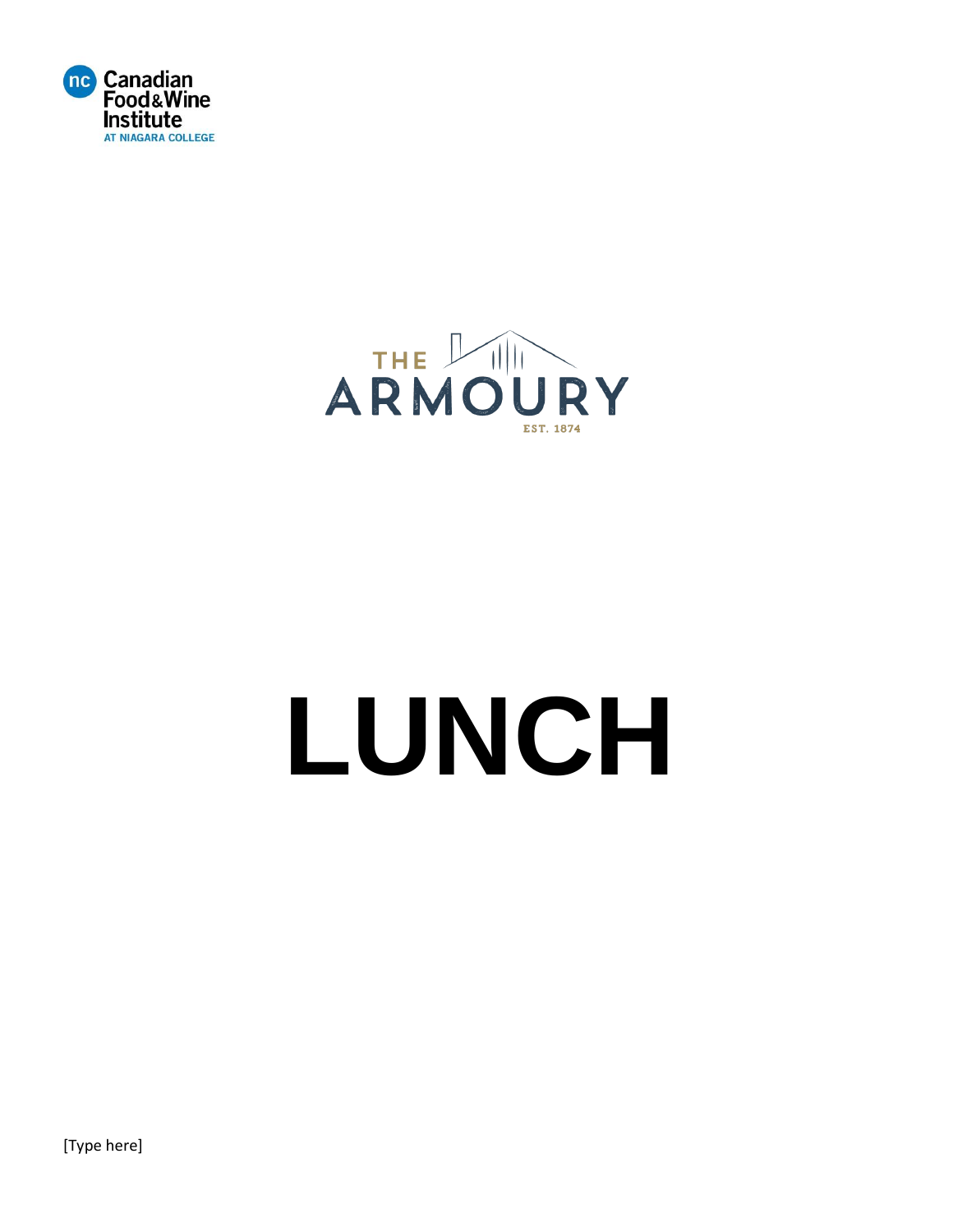

# **Soups**

 *\*Priced per item per person \*Minimum order of dozen per selection Includes bread service*

| 8.  | Cauliflower, onion, lemon DF GF               | <b>CAULIFLOWER</b>               |
|-----|-----------------------------------------------|----------------------------------|
| 8.  | Roasted squash, vegetable stock DF GF         | <b>SQUASH</b>                    |
| 9.  | Yukon gold potato, garlic, leek DF GF         | <b>POTATO &amp; LEEK</b>         |
| 8.  | San Marzano tomatoes, cream, garlic, basil GF | <b>CREAMY TOMATO</b>             |
| 10. | Onion, celery, carrots, chicken, herbs DF GF  | <b>CHICKEN NOODLE</b>            |
| 9.  | Ontario mushroom, mushroom stock, cream GF    | <b>CREAMY</b><br><b>MUSHROOM</b> |

# **Sandwich Platters**

*Priced per person \*Minimum order of dozen per selection*

| <b>CAESAR CHICKEN</b> | Caesar dressing, lettuce, tomato                    | 13. |
|-----------------------|-----------------------------------------------------|-----|
| <b>GRILLED CHEESE</b> | Aged cheddar, mayo                                  | 9.  |
| <b>ROAST BEEF</b>     | Cheddar, gem lettuce, roast beef, horseradish       | 14. |
| <b>EGG SALAD</b>      | Green onion, mustard, eggs, paprika DF              | 11. |
| <b>TUNA</b>           | Tuna, mayo, celery, peppers DF                      | 11. |
| <b>AVOCADO TOMATO</b> | Marinated tomato, house-made bacon, mayo DF         | 10. |
| <b>PULLED PORK</b>    | Marinated pork, coleslaw, lime                      | 12. |
| <b>MUFFALETTA</b>     | House-made focaccia, sriracha mayo, olives, gherkin | 12. |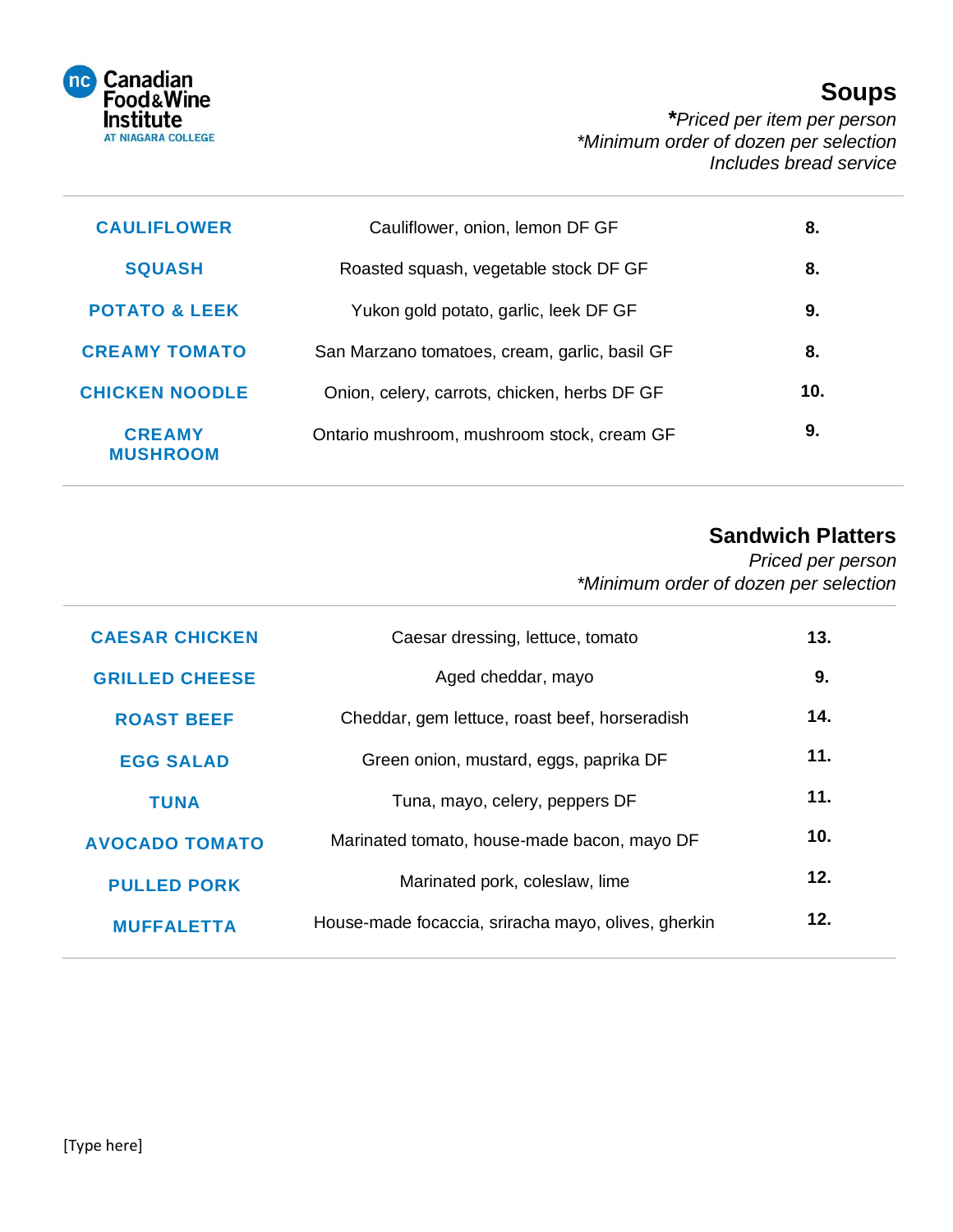

| <b>SALADS</b>                | Mixed green balsamic dressing, croutons               | 12. |
|------------------------------|-------------------------------------------------------|-----|
|                              | Green goddess romaine lettuce, parmesan               | 13. |
|                              | Quinoa cucumber, kale, red wine vinaigrette           | 14. |
|                              | Roasted beet goat cheese, maple vinaigrette           | 13. |
|                              | Pear and arugula parmesan, sherry vinaigrette         | 13. |
|                              | Caprese tomato, basil, bocconcini, balsamic reduction | 15. |
| <b>COLD</b><br><b>ENTREE</b> | Ham & cheese sandwich aged cheddar, mayo              | 13. |
|                              | Charred vegetables wrap whipped goat cheese, pickles  | 14. |
|                              | Chicken salad sandwich cheddar, romaine lettuce       | 14. |
|                              | Roast beef sandwich aioli, arugula, tomato            | 15  |
|                              | Marinated salmon bowl cucumber, romaine, avocado      | 15. |
| <b>HOT</b><br><b>ENTRÉE</b>  | Spinach cannelloni ricotta, tomato sauce, basil       | 17. |
|                              | Soy marinated salmon potatoes, crispy capers, tomato  | 16. |
|                              | Armoury burger bacon, cheddar, mayo, pickled onions   | 17. |
| <b>ADD-ONS</b>               | Coffee and tea                                        | 3.  |
|                              | Juices                                                | 3.  |
|                              | Oreo chocolate chip cookies (*price per dozen)        | 29. |
|                              | Fresh fruit platter                                   | 7.  |
|                              | Flourless chocolate torte                             | 4.  |
|                              | Chef's choice dessert platter (12 pieces)             | 42. |
|                              |                                                       |     |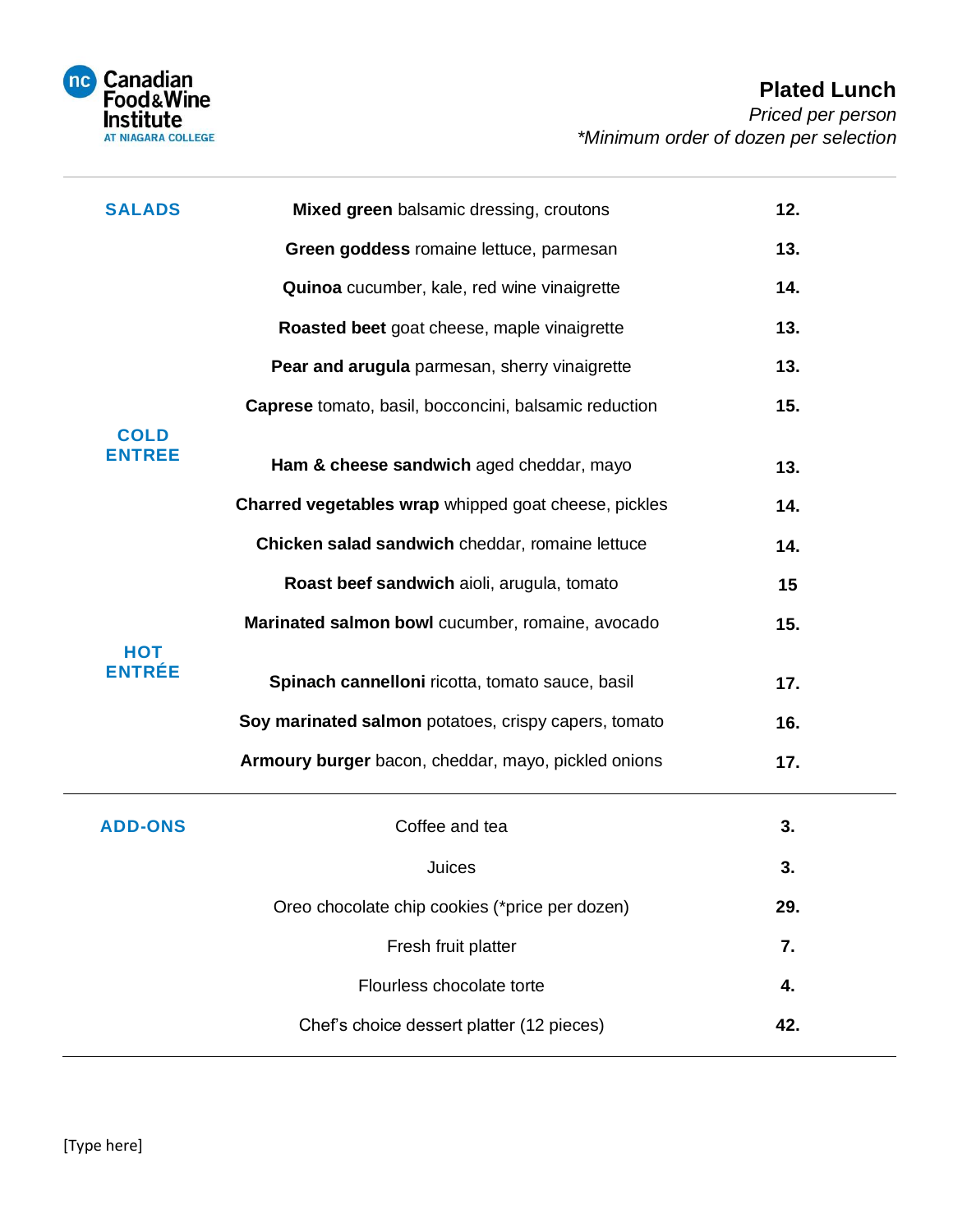



# **COCKTAIL RECEPTION**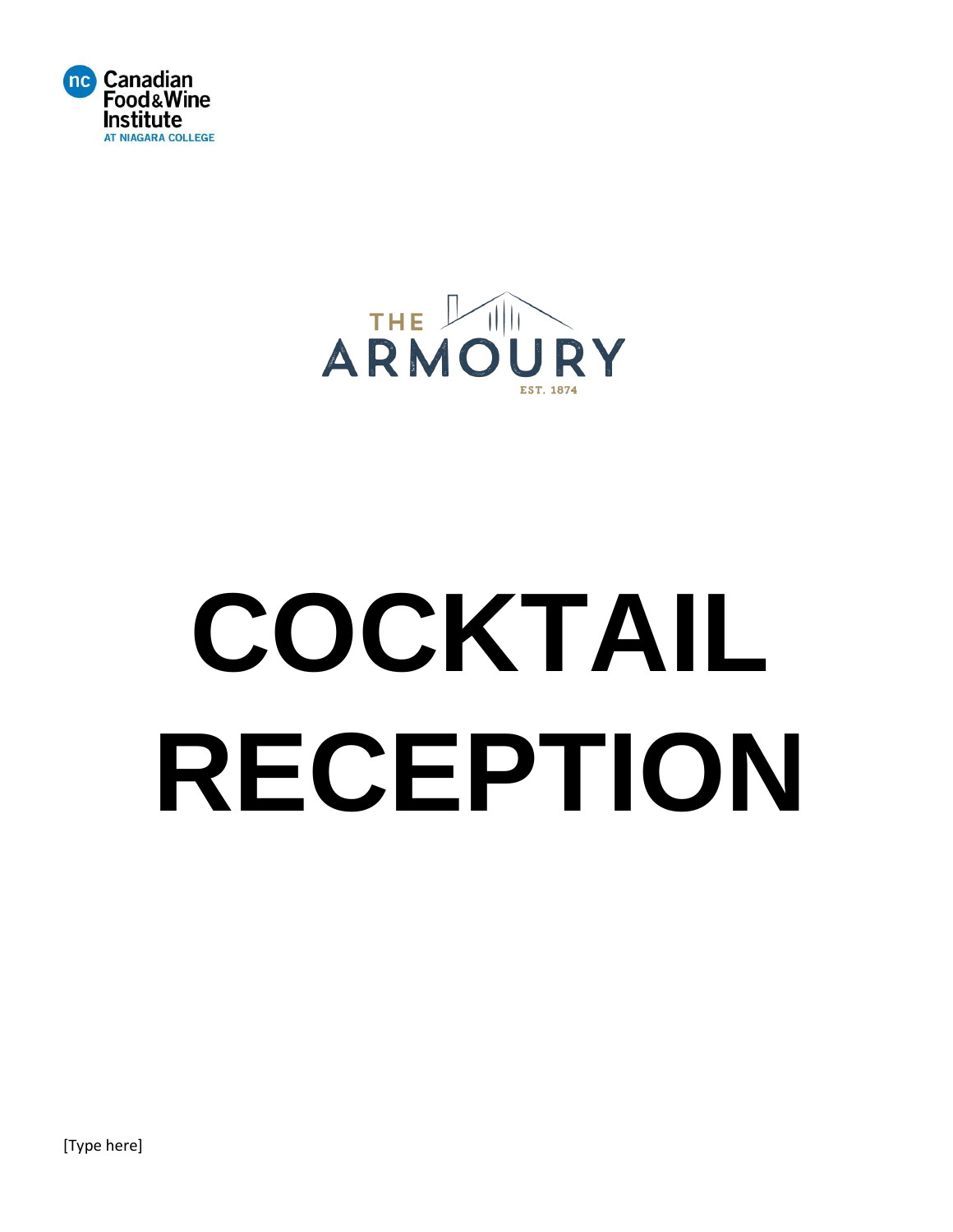

## **Hor D'oeuvres**

 *\*Minimum order of 2 dozen per selection GF: gluten-free DF: dairy-free*

## **CHEF'S CHOICE HOR D'OEUVRES (24 PIECES) \$3.5/PER PIECE**

| <b>VEGETARIAN</b> | Potato and cheddar perogy lime crema             | 4.  |
|-------------------|--------------------------------------------------|-----|
|                   | Brie puff pastry, caramelized onion              | 4.  |
|                   | Zucchini fries panko, ranch dip                  | 3.  |
|                   | Arancini Lemon marmalade                         | 3.5 |
|                   | Fresh falafel tahini, cilantro GF DF             | 3.  |
|                   | Fried vegetarian spring roll sweet & sour dip DF | 3.  |
| <b>SEAFOOD</b>    | Shrimp tempura kewpie mayo DF                    | 4.  |
|                   | Smoked salmon rice puff, tzatziki GF             | 4.  |
|                   | Tuna tartare lime cucumber chipotle DF GF        | 4.5 |
|                   | Grilled shrimp skewer mayo, jalapeno DF GF       | 4.  |
|                   | Fish taco cucumber, cilantro, lime GF            | 4.  |
| <b>MEAT</b>       | Fried chicken coleslaw, mayo DF                  | 4.  |
|                   | Pork ricotta meatball tomato                     | 4.  |
|                   | Chicken skewer tamarind, peanuts DF GF           | 4.  |
|                   | Chicken liver pate blueberry compote             | 4.  |
|                   | Sausage roll pork, fennel, onion, puff pastry    | 4.  |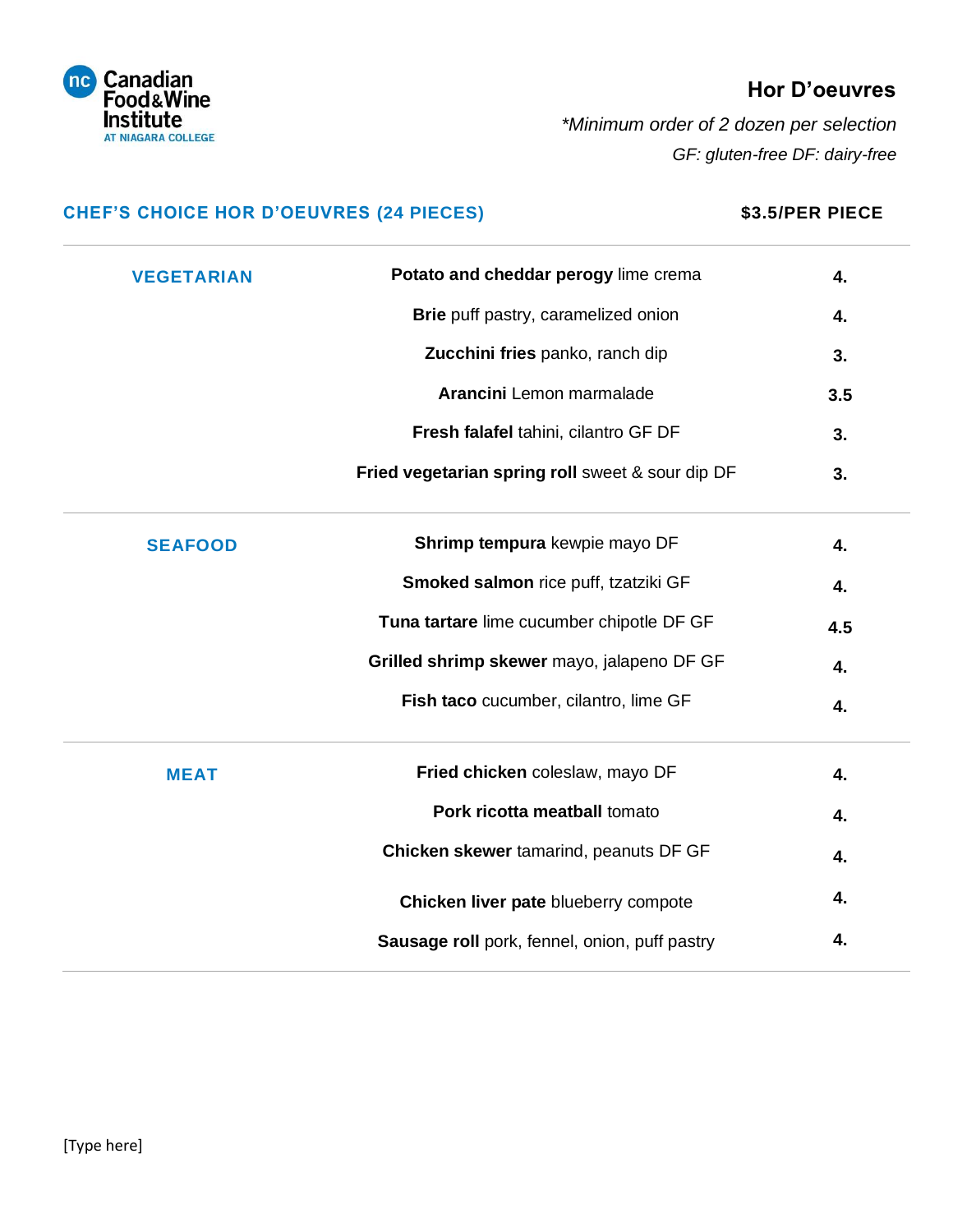

| <b>DESSERTS</b> | Flourless chocolate torte GF       | 4.  |
|-----------------|------------------------------------|-----|
|                 | Mini éclair, chocolate, cream      | 4.  |
|                 | Lemon tart                         | -4. |
|                 | Mini sticky buns                   | 3.5 |
|                 | Fresh baked chocolate chip cookies | 3.  |

# **Food stations**

*Priced per person Served on mini plates \*Minimum of 12 orders per selection*

| <b>VEG</b>   | <b>Bar crudite</b> assortment of fresh vegetables and dips       | 10. |
|--------------|------------------------------------------------------------------|-----|
|              | Salad bar seasonal vegetables, greens and vinaigrettes           | 13. |
|              | Fry station potato, polenta, sweet potato, zucchini              | 14. |
|              | Chips and salsa potato and tortilla chips, salsa,<br>guacamole   | 15. |
| <b>MEAT</b>  | Carving station prime steak, salsa, horseradish                  | 19. |
|              | Pulled pork fresh baked buns, coleslaw, BBQ sauce                | 15. |
|              | Antipasto table meat & cheese, grilled vegetables,<br>condiments | 16. |
| <b>PASTA</b> | Beef bolognese spaghetti, tomato, basil                          | 15. |
|              | Creamy rigatoni alfredo sauce, herbs                             | 15. |
| <b>SWEET</b> | Popcorn bar cinnamon sugar, brown butter, candy mix              | 12. |
|              | Candy station childhood favorite candies                         | 12. |
|              | Chef's selection let us surprise you!                            | 14. |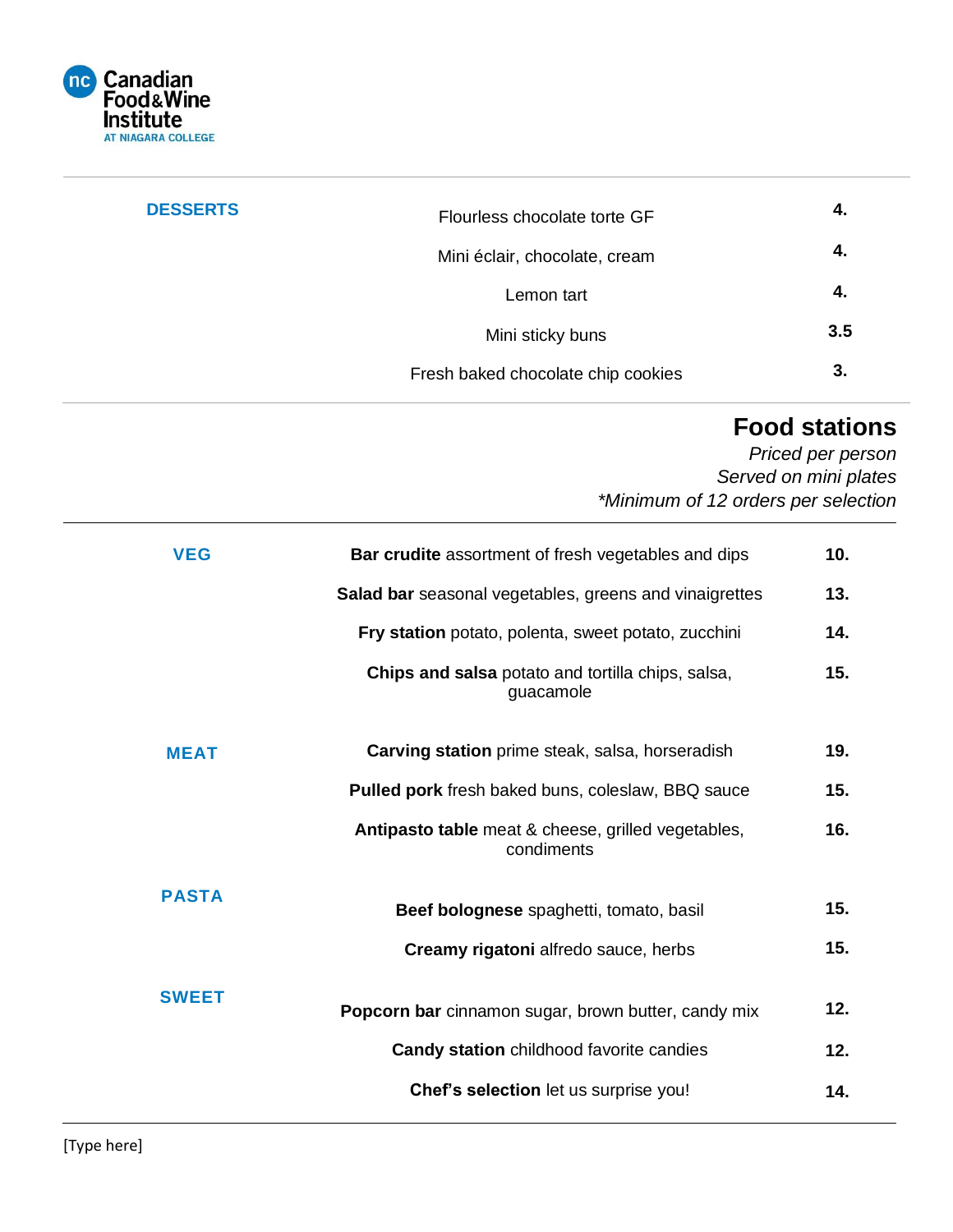



# **DINNER**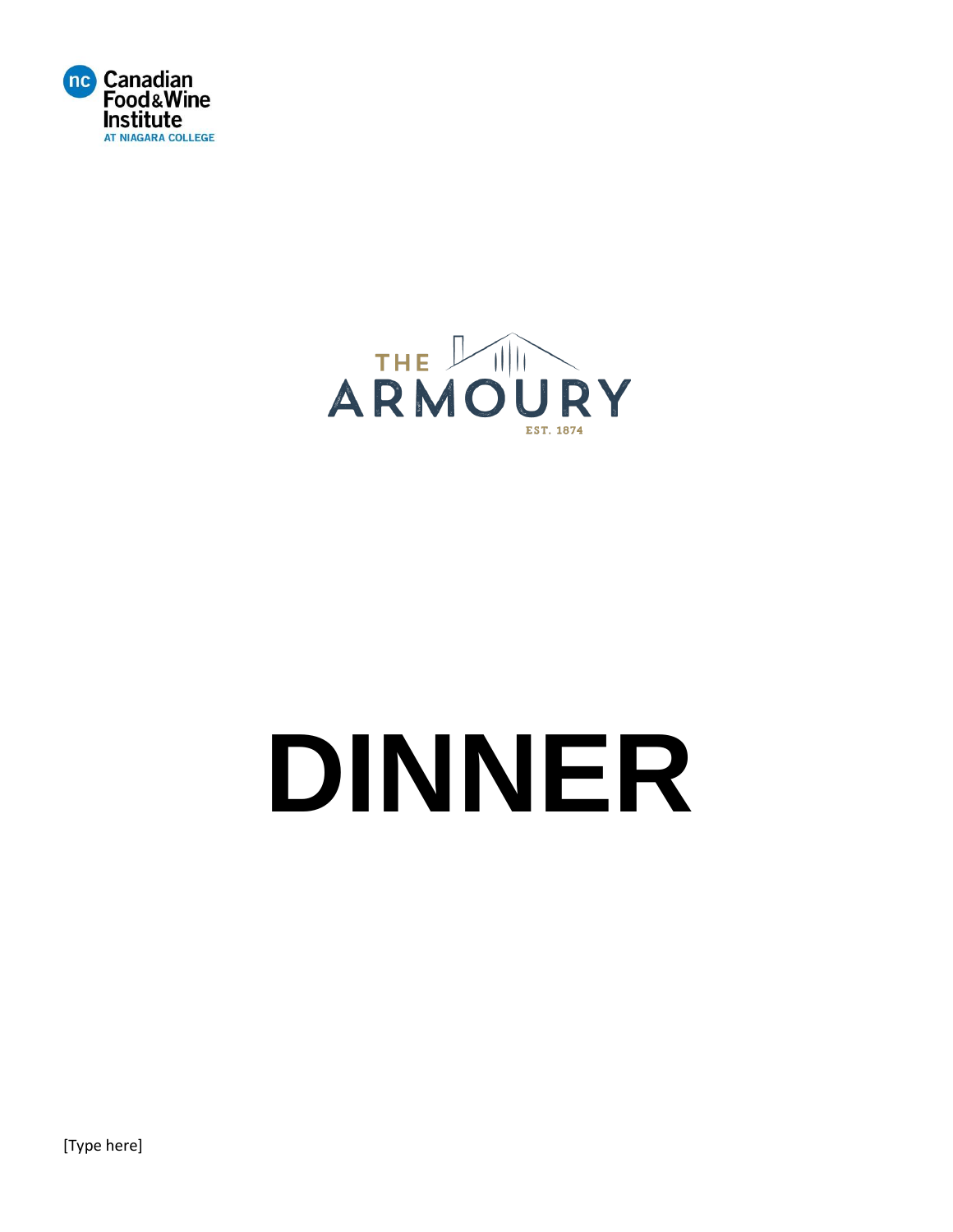

### **Dinner Packages**

 *\*Minimum 10 persons*

 *\*1 selection per course, choice options at an additional cost*

*All dinner menus include bread service*

#### **DINNER 1 Appetizers**

**Armoury green salad** maple vinaigrette, radish, carrots, cucumbers

**Entrée**

**Herb roasted chicken** braised tomatoes, potato mash **Spinach ricotta cannelloni** ricotta, tomato **79.**

#### **Desserts**

**Madeleine** lemon curd, powdered sugar **chocolate chip cookies** semi-sweet chocolate

### **DINNER 2 Appetizers**

**Pear & arugula** balsamic reduction, parmesan, pumpkin seeds **Roasted squash** parmesan, sunflower seeds, greens

### **Entrée**

**Herb pesto chicken** roasted tomatoes, potato, parmesan **Quinoa crusted salmon** celeriac, carrots, broccoli **Flat iron steak** roasted veg, potato puree, beef jus

**Desserts**

**Flourless chocolate torte** strawberry compote **Cream puff** berry cream, chocolate

### **DINNER 3 Appetizers**

**Beet salad** whipped goat cheese, pumpkin seeds, arugula **Creamy kale caesar** kale, romaine, parmesan, bacon, croutons **Caprese** basil pesto, marinated tomato, balsamic reduction

**99.**

**89.**

#### **Entrée**

**Duck confit** corn succotash, apricot, duck jus **Braised beef short rib** parsnip, red wine jus, crispy onions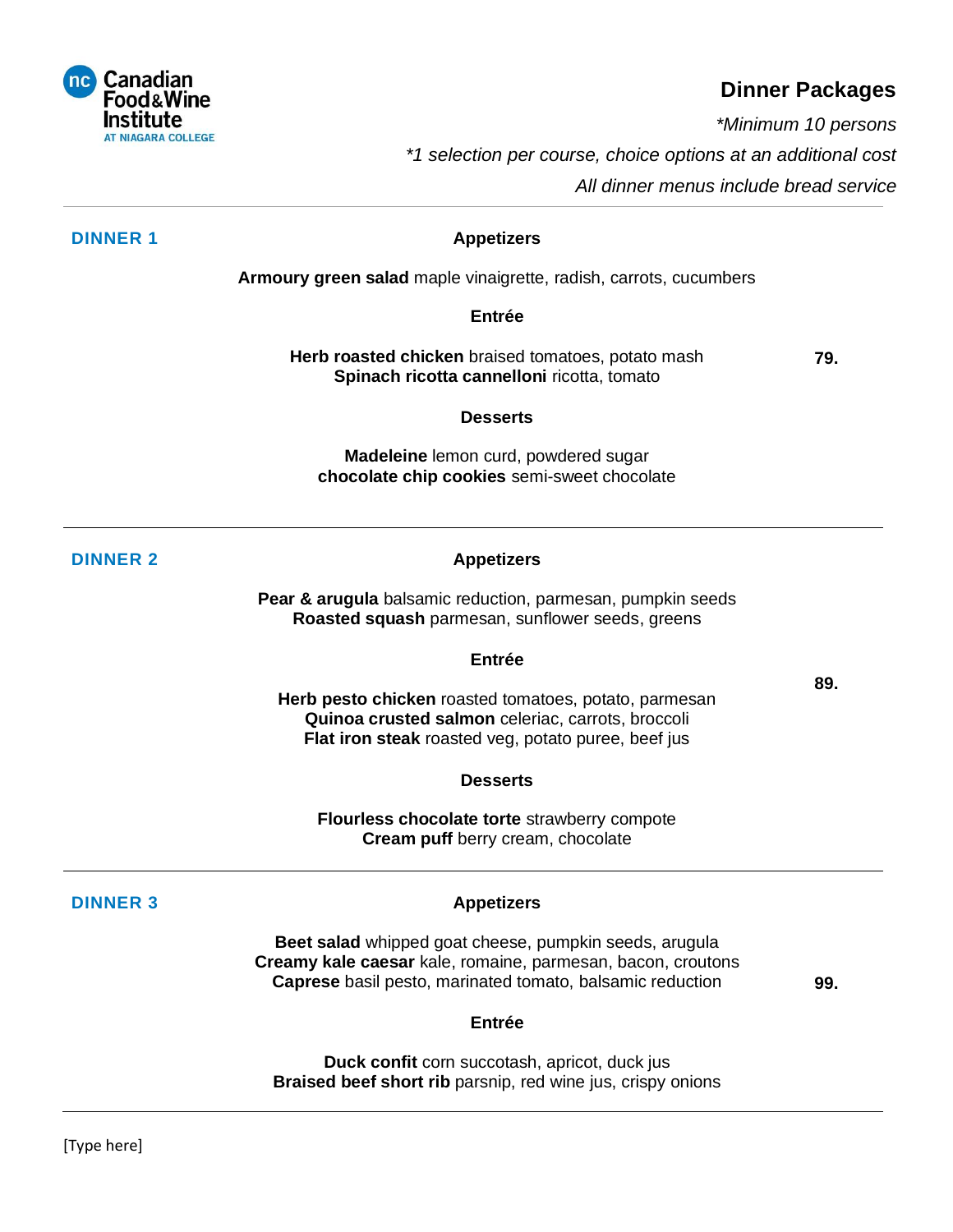

**Scallop** cauliflower, roasted pepper, lemon, capers Add 5. **Truffle mushroom lasagna** mascarpone, Ontario mushrooms

### **Desserts**

**Vegan Chocolate tart** almond crust, semi-sweet chocolate Pear cobbler vanilla ice cream, brown sugar crumble **Lemon tart** whipped cream

> \*Surf & turf option: additional \$9/person \*Beef Tenderloin option: additional \$6/person

**\*Custom Chef's menu starts at \$105/person**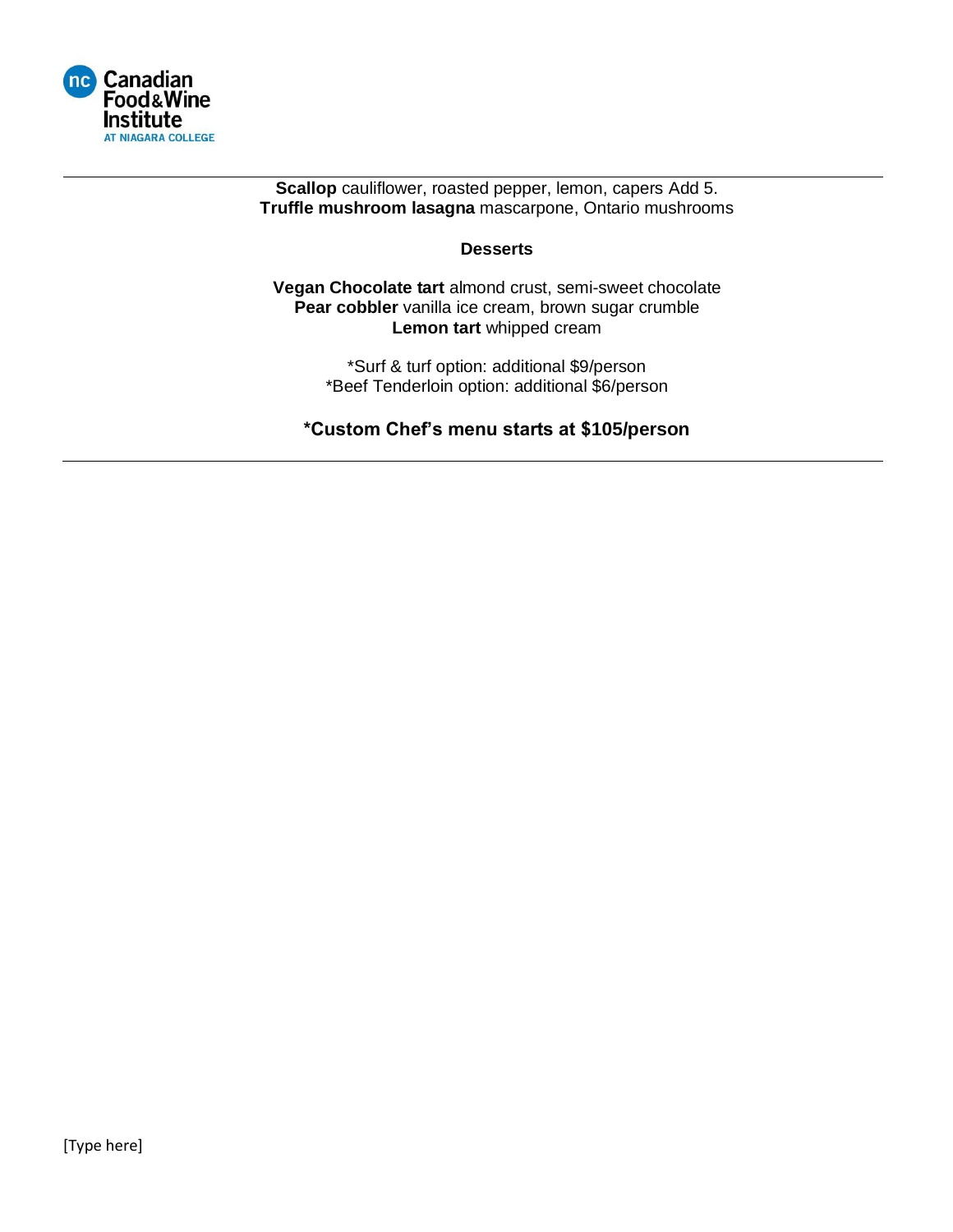

# **Dinner a La Carte**

# **Salads**

Priced per item *\*Minimum of 12 orders per selection*

| <b>MIXED GREEN</b>        | Balsamic dressing, cucumber, roasted seeds    | 12. |
|---------------------------|-----------------------------------------------|-----|
| <b>GREEN GODDESS</b>      | Romaine lettuce, parmesan                     | 13. |
| <b>QUINOA</b>             | Cucumber, kale, red wine vinaigrette          | 14. |
| <b>ROASTED BEET</b>       | Whipped goat cheese, maple vinaigrette        | 15. |
| <b>PEAR &amp; ARUGULA</b> | Parmesan, lemon                               | 14. |
| <b>CAPRESE</b>            | Tomato, basil, bocconcini, balsamic reduction | 16. |
| <b>KALE CAESAR</b>        | Bacon, kale, croutons, nutritional yeast      | 15. |
|                           |                                               |     |

# **Soups**

Priced per item *\*Minimum of 12 orders per selection Includes bread & butter*

| <b>CAULIFLOWER</b>       | Cauliflower, onion, lemon DF GF              | 8.  |
|--------------------------|----------------------------------------------|-----|
| <b>SQUASH</b>            | Roasted squash, vegetable stock DF GF        | 8.  |
| <b>POTATO &amp; LEEK</b> | Yukon gold potato, garlic, leek DF GF        | 9.  |
| <b>CREAMY TOMATO</b>     | San Marzano tomatoes, cream, garlic, basil   | 8.  |
| <b>CHICKEN NOODLE</b>    | Onion, celery, carrots, chicken, herbs DF GF | 10. |
| <b>CREAMY MUSHROOM</b>   | Ontario mushroom, mushroom stock, cream      | 9.  |
|                          |                                              |     |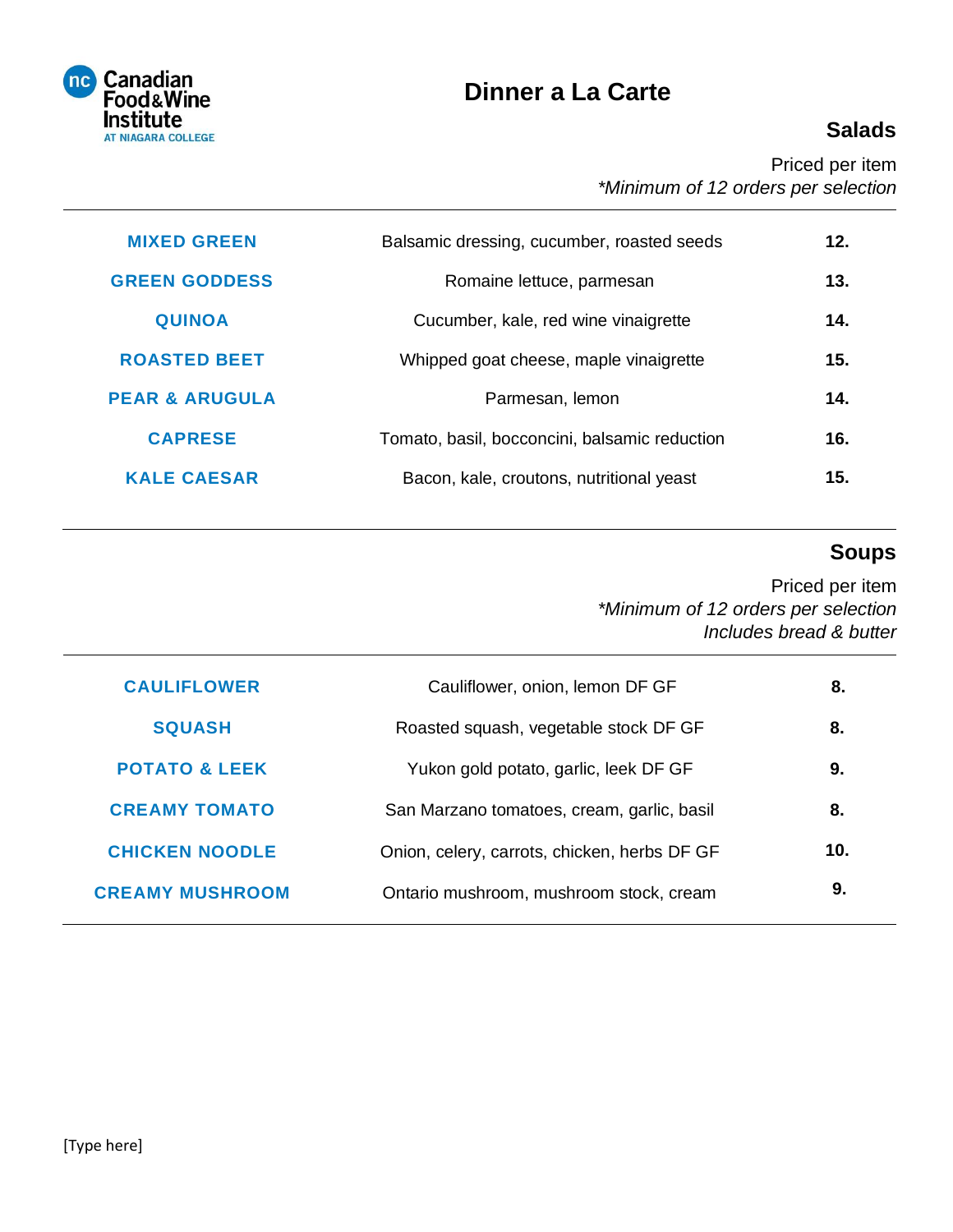

# **Entrée**

| <b>MEAT</b>       | Braised short rib garlic mash, kale, beef jus                               | 39. |
|-------------------|-----------------------------------------------------------------------------|-----|
|                   | Duck confit apple jam, potato, jus                                          | 29. |
|                   | Flat iron steak scallion salsa, roasted veg                                 | 34. |
|                   | Striploin steak potato, roasted veg, jus                                    | 37. |
| <b>POULTRY</b>    | Herb chicken breast roasted veg, tomato salsa                               | 26. |
|                   | Korean fried chicken coleslaw, rosemary fries                               | 26. |
| <b>SEAFOOD</b>    | Pan seared scallops braised lentils, cauliflower, pepper<br>and chive sauce | 38. |
|                   | Quinoa crusted salmon roasted cauliflower, celeriac                         | 27. |
|                   | Grilled sea bream tomato salsa, potatoes, roasted<br>broccoli               | 26. |
| <b>VEGETARIAN</b> | Squash ravioli brown butter, shallot                                        | 26. |
|                   | Cauliflower steak charred veg, tahini cream                                 | 24. |
|                   | Mushroom risotto Ontario mushroom, zucchini, panko                          | 24. |

\*Add bread service, coffee, and tea for \$6 per person